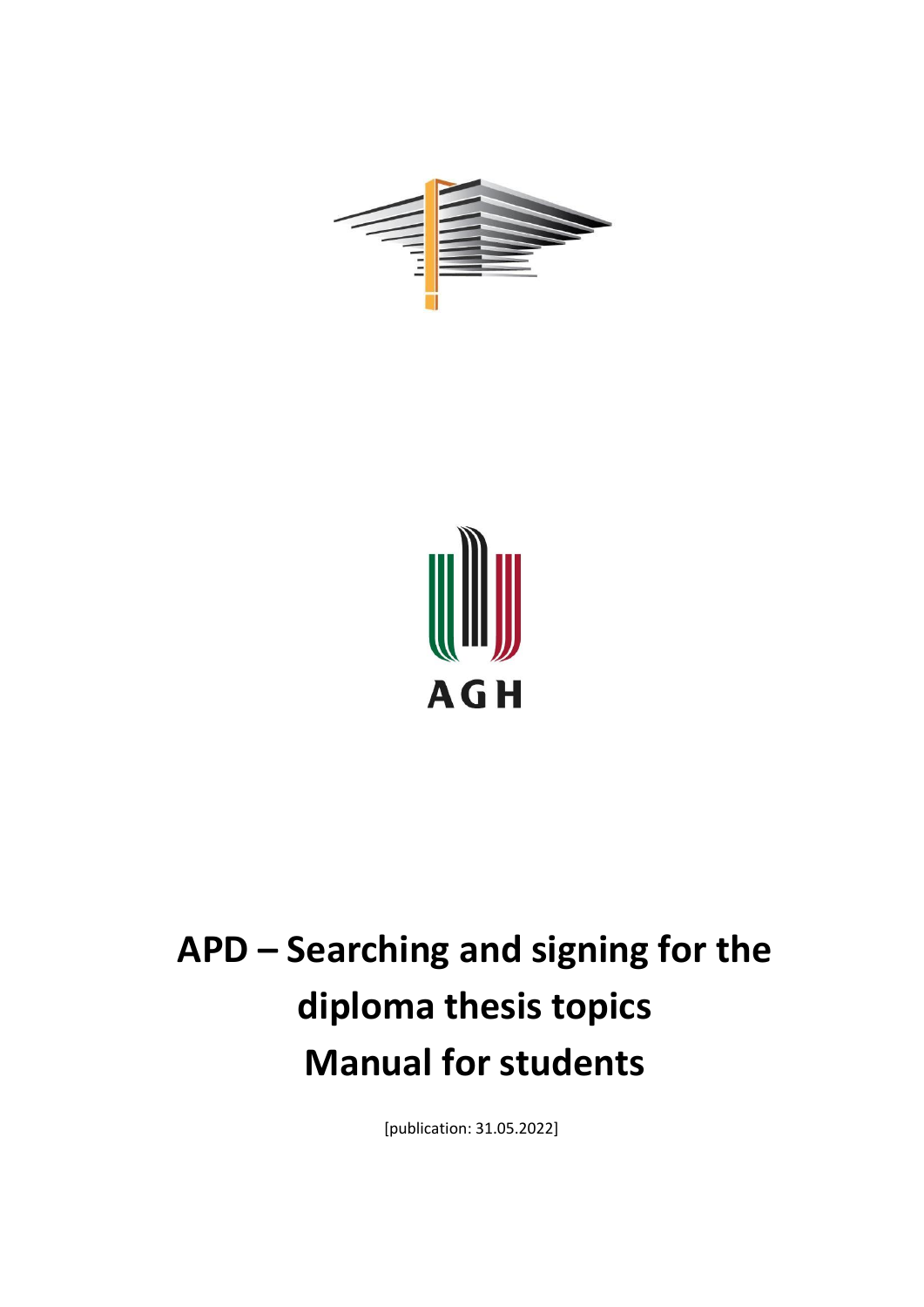**AGH** 



Providing and choosing the topic of the diploma thesis using the **Archive of Diploma Theses** concerns only the faculties which decided to introduce this module.

After signing in to the USOSweb (web.usos.agh.edu.pl - change the language to English in the top right corner), from the *News* tab go to the page of **Archive of Diploma Theses** (further: **APD**, as in Polish: **A**rchiwum **P**rac **D**yplomowych) (Fig. 1).



 To search for the diploma thesis/project title in APD, go to the tab *Catalogue*, then choose *Topics > search* or *Topics > catalogue* (Fig. 2).

Use the **search engine** to find the title of the thesis or the name of the person providing the topic. You can narrow down the search to only one type of thesis (bachelor, engineering, master, etc.). A *person providing the topic* is usually the future thesis' supervisor, but in some cases it may be another employee. Display the topic to check the name of *Expected thesis supervisor*.

|                                                                  | <b>Archive of Diploma Theses</b>                                                                                                                                                            |
|------------------------------------------------------------------|---------------------------------------------------------------------------------------------------------------------------------------------------------------------------------------------|
| <b>CATALOGUE</b><br><b>INFORMATION</b><br><b>MY APD</b>          | <b>ADMINISTRATION</b>                                                                                                                                                                       |
| <b>CATALOGUE</b><br>$\rightarrow$ quick start                    | <b>Search for topics</b>                                                                                                                                                                    |
| <b>THESES</b><br>$\rightarrow$ quick search                      | <b>Search for topics of theses</b><br>Q                                                                                                                                                     |
| $\rightarrow$ advanced search<br>$\rightarrow$ catalogue         | ന<br>ttile, name and last name of the person providing the topic<br><b>Search</b><br>$\bigcirc$ all<br><b>Obachelor</b><br>○ doctoral<br>○postgraduate<br>$\bigcirc$ engineering<br>◯master |
| <b>PFOPLE</b><br>$\rightarrow$ search                            | You can enter part of the title or name of the person providing the topic.                                                                                                                  |
| <b>TOPICS</b><br>$\rightarrow$ search<br>$\rightarrow$ catalogue |                                                                                                                                                                                             |



In the case of searching in the **catalogue** (Fig. 3), there will be a table displayed with all the available topics of the theses. The list can be narrowed down using the filters: organizational unit (faculty), the-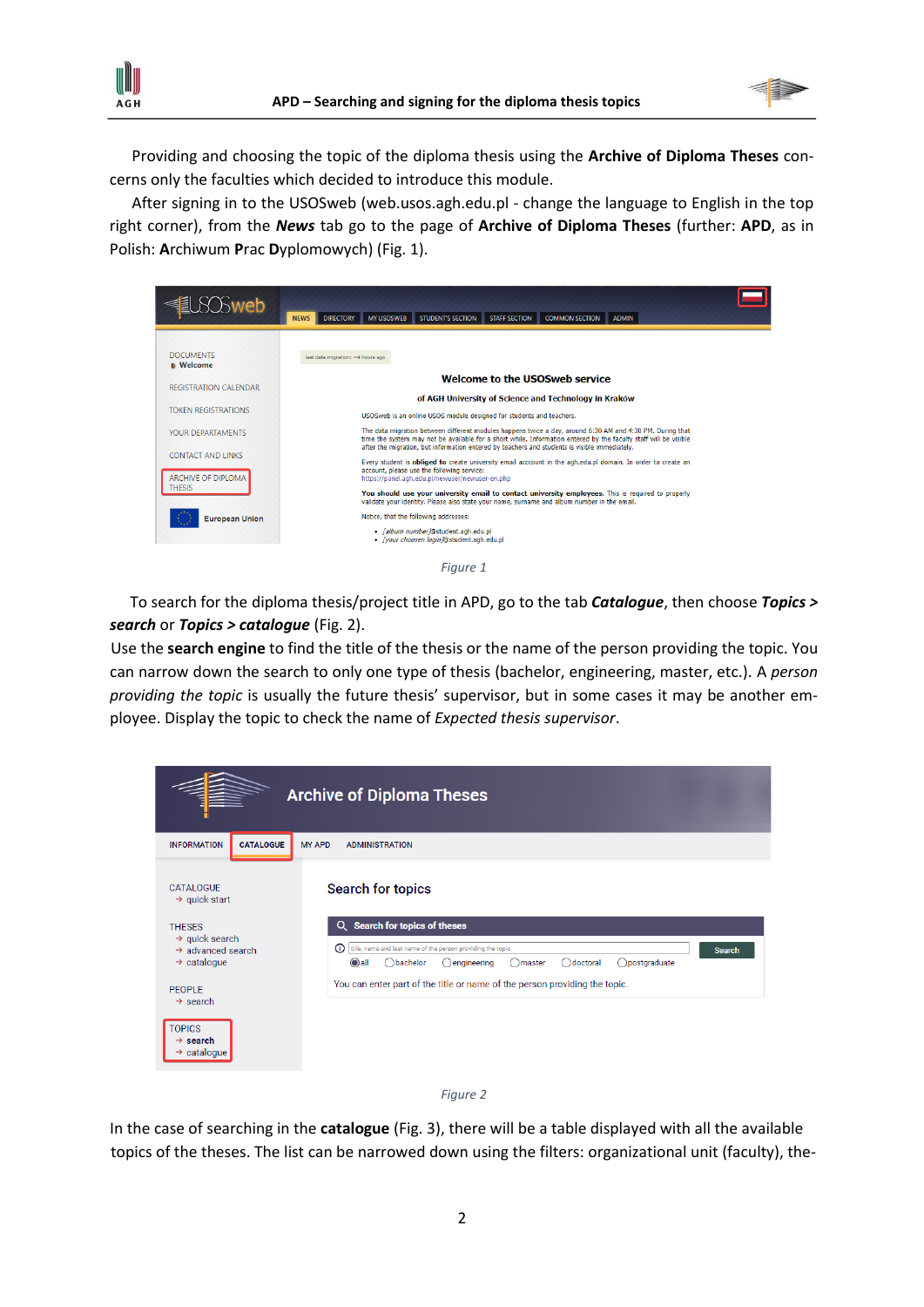



sis type (*bachelor, master*…), study field, and the status of the topic (*available, partially available, under negotiation, taken*). By default the topics are displayed according to the publication date, but you can pick other sort criteria in the heading of the table.

| <b>CATALOGUE</b><br><b>INFORMATION</b>                                                                                                           | <b>MY APD</b>                                                                                                                                                                                                                                                                                                          |  |  |  |  |
|--------------------------------------------------------------------------------------------------------------------------------------------------|------------------------------------------------------------------------------------------------------------------------------------------------------------------------------------------------------------------------------------------------------------------------------------------------------------------------|--|--|--|--|
| <b>CATALOGUE</b><br>$\rightarrow$ quick start                                                                                                    | <b>Topics of theses</b>                                                                                                                                                                                                                                                                                                |  |  |  |  |
| <b>THESES</b><br>$\rightarrow$ quick search<br>$\rightarrow$ advanced search<br>$\rightarrow$ catalogue<br><b>PEOPLE</b><br>$\rightarrow$ search | Catalog of theses topics. Here you can find the topics of theses, which have been provided<br>by university employees. Only topics available for your didactic unit are shown. If you are<br>interested in the topic, contact the employee by writing a message to the e-mail address<br>provided on the topic's page. |  |  |  |  |
| <b>TOPICS</b><br>$\rightarrow$ search                                                                                                            | $\equiv$ Filter topics list<br>$\Box$ Organizational unit, thesis type, study field, status<br>$\odot$                                                                                                                                                                                                                 |  |  |  |  |
| $\rightarrow$ catalogue                                                                                                                          | Unit:<br>enter the code or part of the department name<br>Thesis type:<br>$-$ all $-$<br>$\checkmark$                                                                                                                                                                                                                  |  |  |  |  |
|                                                                                                                                                  | Study field:<br>enter the code or part of the study field name                                                                                                                                                                                                                                                         |  |  |  |  |
|                                                                                                                                                  | $-$ all $-$<br>Topic status:<br>$\check{ }$                                                                                                                                                                                                                                                                            |  |  |  |  |
|                                                                                                                                                  | <b>Clear filters</b><br><b>Filter</b>                                                                                                                                                                                                                                                                                  |  |  |  |  |
|                                                                                                                                                  | Elements 130 of 539<br>>1<br>$\mathbf{R}$<br>$\rightarrow$                                                                                                                                                                                                                                                             |  |  |  |  |
|                                                                                                                                                  | Date<br><b>Person</b><br>Thesis title in original language AV<br><b>Thesis</b><br>Topic<br>status<br>$\odot$ providing $\triangle$<br><b>Study fields</b><br>$\odot$<br>of<br>$\blacktriangle$ .<br><b>Organizational unit</b><br>$\blacktriangle \blacktriangledown$<br>type<br>the topic<br>update                   |  |  |  |  |
|                                                                                                                                                  | Available<br>May 26,<br>Computer<br>engineering<br><b>Test topic</b><br><b>Test Teacher</b><br>Science in<br>2022<br>[110-000] Faculty of Metals Engineering and Industrial<br>Engineering,<br><b>Computer Science</b><br><b>Education</b> in<br>Technology<br>and Computer<br>Science                                 |  |  |  |  |



After clicking on the thesis title, the information about the thesis will be displayed. You can follow interesting topics by clicking the button *Add to followed* (Fig. 4) - they will be available to you in *My APD* tab **>** *Followed topics***.** If you want to ask the person providing the topic for any details or let them know, that you are interested in particular topic, use the envelope icon.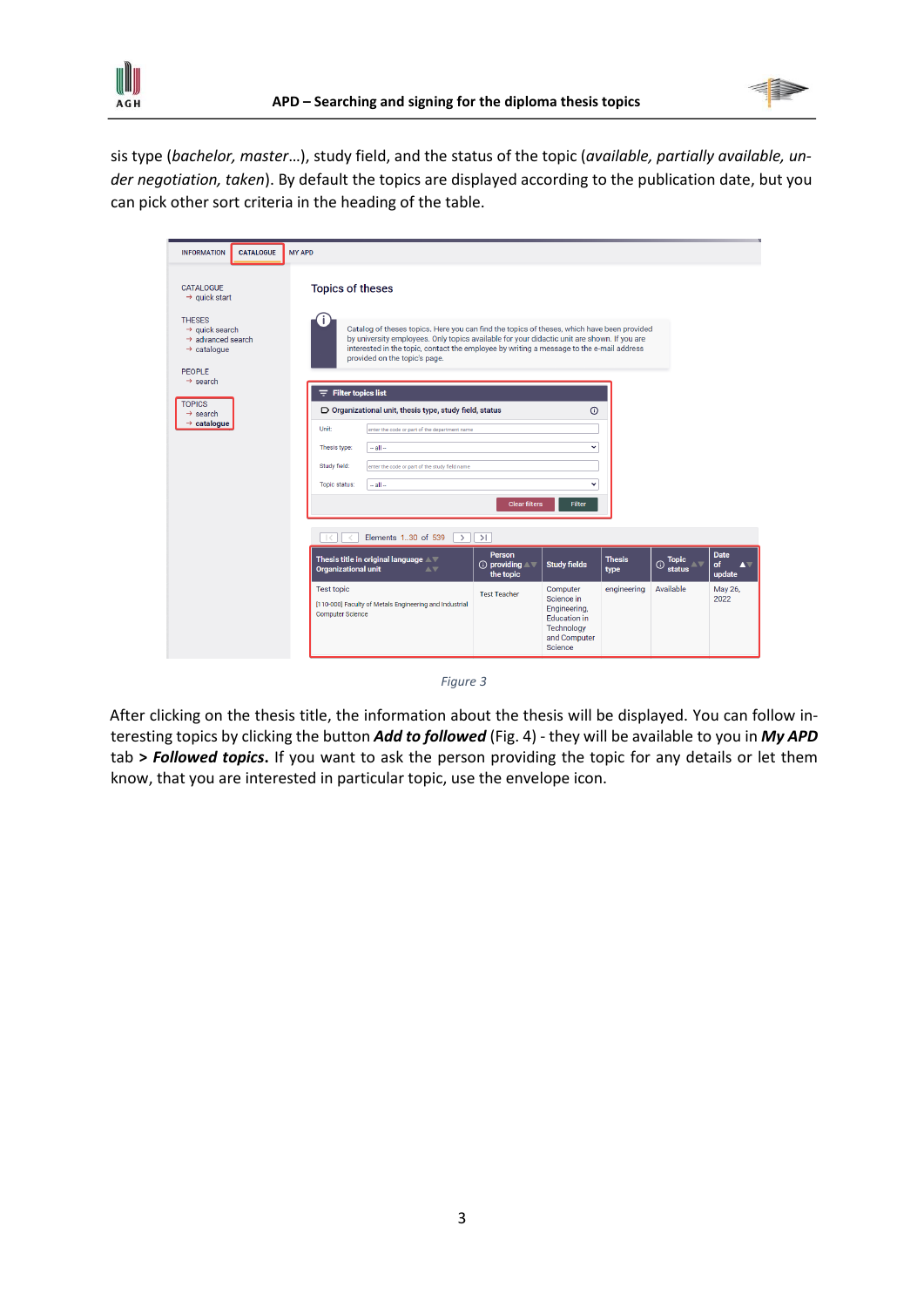



| <b>CATALOGUE</b><br><b>INFORMATION</b>           | <b>MY APD</b>                                                                 |  |  |  |
|--------------------------------------------------|-------------------------------------------------------------------------------|--|--|--|
| Add to followed<br>⊙                             |                                                                               |  |  |  |
| Information about the topic of the thesis        |                                                                               |  |  |  |
| Language of thesis:                              | English [EN]                                                                  |  |  |  |
| Thesis topic in original<br>language:            | <b>EX</b> Test topic                                                          |  |  |  |
| Topic description:                               | The description of the topic.                                                 |  |  |  |
| Thesis type:                                     | engineering                                                                   |  |  |  |
| <b>Study fields:</b>                             | Computer Science in Engineering, Education in Technology and Computer Science |  |  |  |
| Organizational<br>information:                   | (no information given)                                                        |  |  |  |
| Person providing the<br><u>①</u><br>topic:       | dr inż. Test Teacher                                                          |  |  |  |
| $\odot$<br><b>Expected thesis</b><br>supervisor: | dr inż. Test Teacher                                                          |  |  |  |
| (i)<br>Organizational unit:                      | Faculty of Metals Engineering and Industrial Computer Science                 |  |  |  |
| Maximum number of<br>authors:                    | $\overline{2}$                                                                |  |  |  |
| ന<br><b>Topic status:</b>                        | available                                                                     |  |  |  |

*Figure 4*

After determining all the details of the future thesis, the person providing the topic has to submit a **formal application for accepting the topic of the thesis** with the name of the student - future author of the thesis - assigned. The application must be electronically signed by the person providing the topic (coordinator of the application), a supervisor of the thesis and the student – the future author of the thesis. When it is your turn to sign the application, you will see "Sign the application as an autor" task in the *My APD* tab, in the *My tasks* tile (Fig. 5).

| <b>INFORMATION</b><br><b>CATALOGUE</b>                                                  | <b>MY APD</b>                                                                                                                                                                                                               | 20000000 |
|-----------------------------------------------------------------------------------------|-----------------------------------------------------------------------------------------------------------------------------------------------------------------------------------------------------------------------------|----------|
| <b>MY APD</b><br>$\rightarrow$ quick start                                              | My theses and tasks                                                                                                                                                                                                         |          |
| <b>MY TASKS</b><br>$\rightarrow$ applications<br>• sign the application<br>as an author | This page contains an overview of the tasks waiting for you, your theses, upcoming exams<br>and proposed topics of theses. Tasks and theses are grouped according to your role and the<br>type of activity to be performed. |          |
| MY DIPLOMAS<br>$\rightarrow$ list                                                       | More $\sim$                                                                                                                                                                                                                 |          |
| <b>MY EXAMS</b><br>$\rightarrow$ list                                                   | My home page in the catalogue                                                                                                                                                                                               |          |
| <b>MY TOPICS</b><br>$\rightarrow$ applications<br>• author                              | <b>My tasks</b><br>$\equiv$ Sign the application as an author                                                                                                                                                               |          |
| <b>FOLLOWED TOPICS</b><br>$\rightarrow$ list                                            | <b>Test thesis</b><br><b>Test Student</b>                                                                                                                                                                                   |          |

*Figure 5*

To sign the application, click on the title of the thesis in the *My tasks* tile, make sure, that the data in the *Application information* are correct, and only then, when everything is correct, you can go to the *Signatures* tab and sign the application (Fig.6).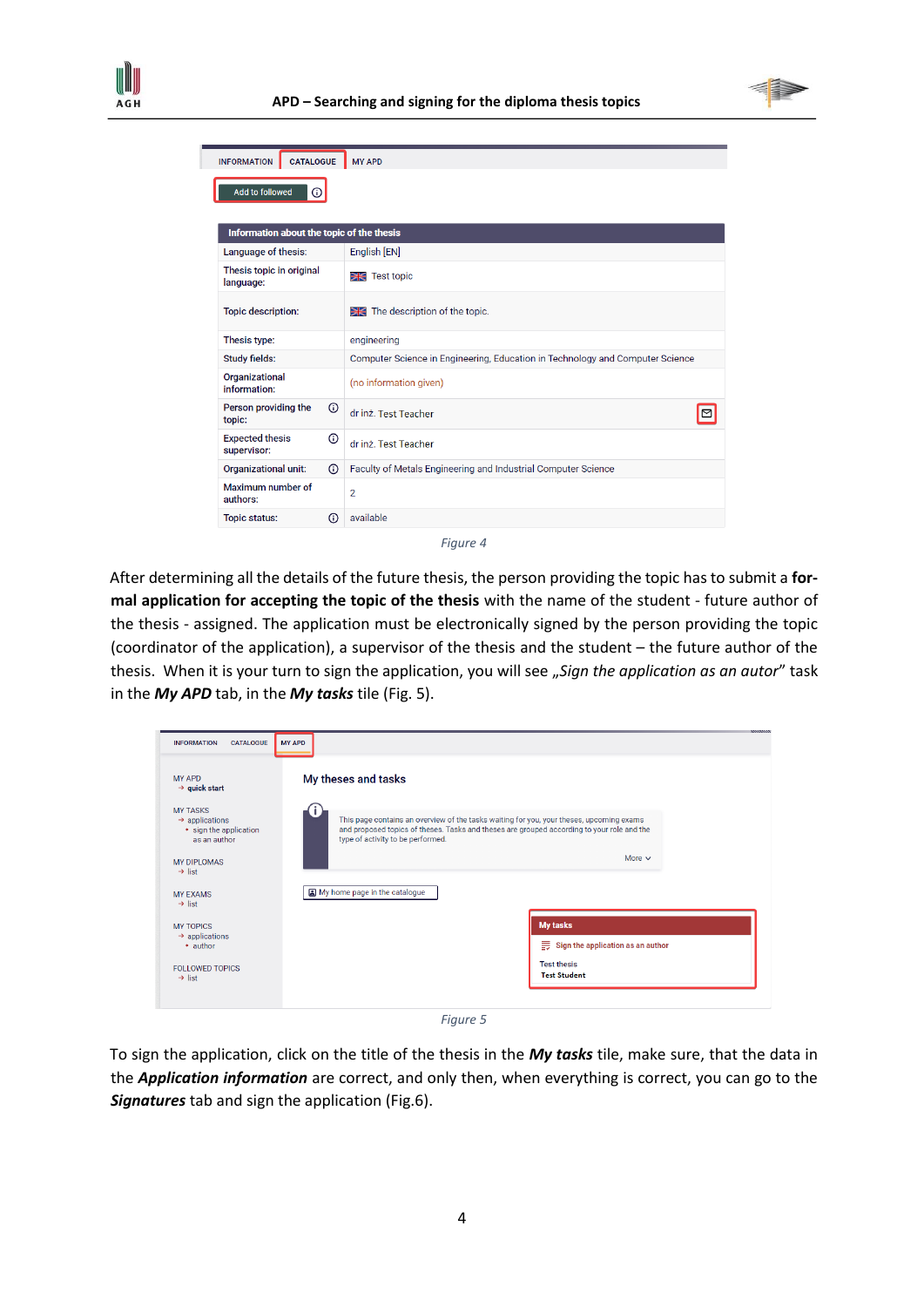



| Application information            | <b>Signatures</b><br><b>Board</b> |                                   |
|------------------------------------|-----------------------------------|-----------------------------------|
| Coordinator of the<br>application: | dr inż. Test Teacher 1            | <b>SIGNED</b><br>2022-05-26 12:48 |
| Supervisor:                        | prof. dr hab. inż. Test Teacher 2 | <b>SIGNED</b><br>2022-05-26 12:49 |
| Thesis author:                     | <b>Test Student</b>               | <b>NOT SIGNED</b>                 |
|                                    |                                   | Sign the application              |

*Figure 6*

The application has to be reviewed by the board – according to the procedures applicable to your faculty. If the board for some reason does not accept the application and returns it to correct, then after corrections, you will have to sign it once again.

After the application is accepted, in the *My APD* tab, the tile *Diploma theses* will be displayed (Fig. 7).

| <b>INFORMATION</b><br><b>CATALOGUE</b>                | <b>MY APD</b>                                                                                                                                                                                                               |
|-------------------------------------------------------|-----------------------------------------------------------------------------------------------------------------------------------------------------------------------------------------------------------------------------|
| <b>MY APD</b><br>$\rightarrow$ quick start            | My theses and tasks                                                                                                                                                                                                         |
| <b>MY THESES</b><br>$\rightarrow$ diploma<br>• author | This page contains an overview of the tasks waiting for you, your theses, upcoming exams<br>and proposed topics of theses. Tasks and theses are grouped according to your role and the<br>type of activity to be performed. |
| <b>MY DIPLOMAS</b><br>$\rightarrow$ list              | More $\vee$                                                                                                                                                                                                                 |
| <b>MY FXAMS</b><br>$\rightarrow$ list                 | My home page in the catalogue                                                                                                                                                                                               |
| <b>MY TOPICS</b><br>$\rightarrow$ applications        | <b>Diploma theses</b>                                                                                                                                                                                                       |
| • author                                              | <b>Author</b>                                                                                                                                                                                                               |
| <b>FOLLOWED TOPICS</b><br>$\rightarrow$ list          | <b>Test thesis</b>                                                                                                                                                                                                          |
|                                                       | <b>Test student</b><br>Show all                                                                                                                                                                                             |

*Figure 7*

Click the title of your thesis. Your thesis will have the status *Thesis cannot be modified* (Fig. 8) until the time for registering the theses comes. This status does not allow adding abstract, key words, or files to the thesis. Rules of registering of the theses are prepared individually by every faculty, with regard to the rules of the AGH University of Science and Technology Study Regulations.